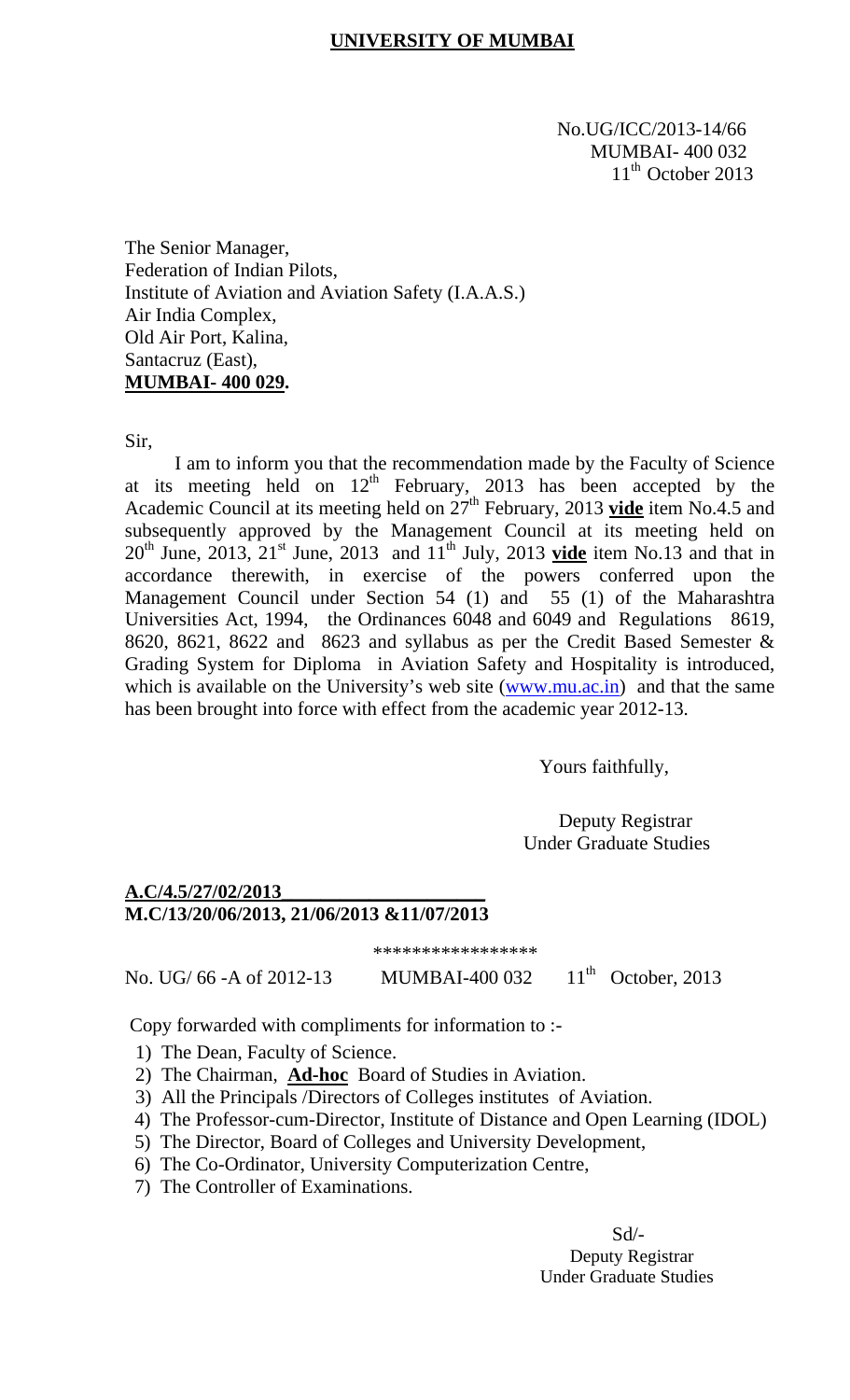### **AC 27/2/13 Item No. 4.5**

# **UNIVERSITY OF MUMBAI**



## Ordinances, Regulations and Syllabus

## **Program - Diploma**

## **Course - Aviation Safety and Hospitality**

## **Introduced as per Credit Based Semester and Grading System from Academic year 2012-2013**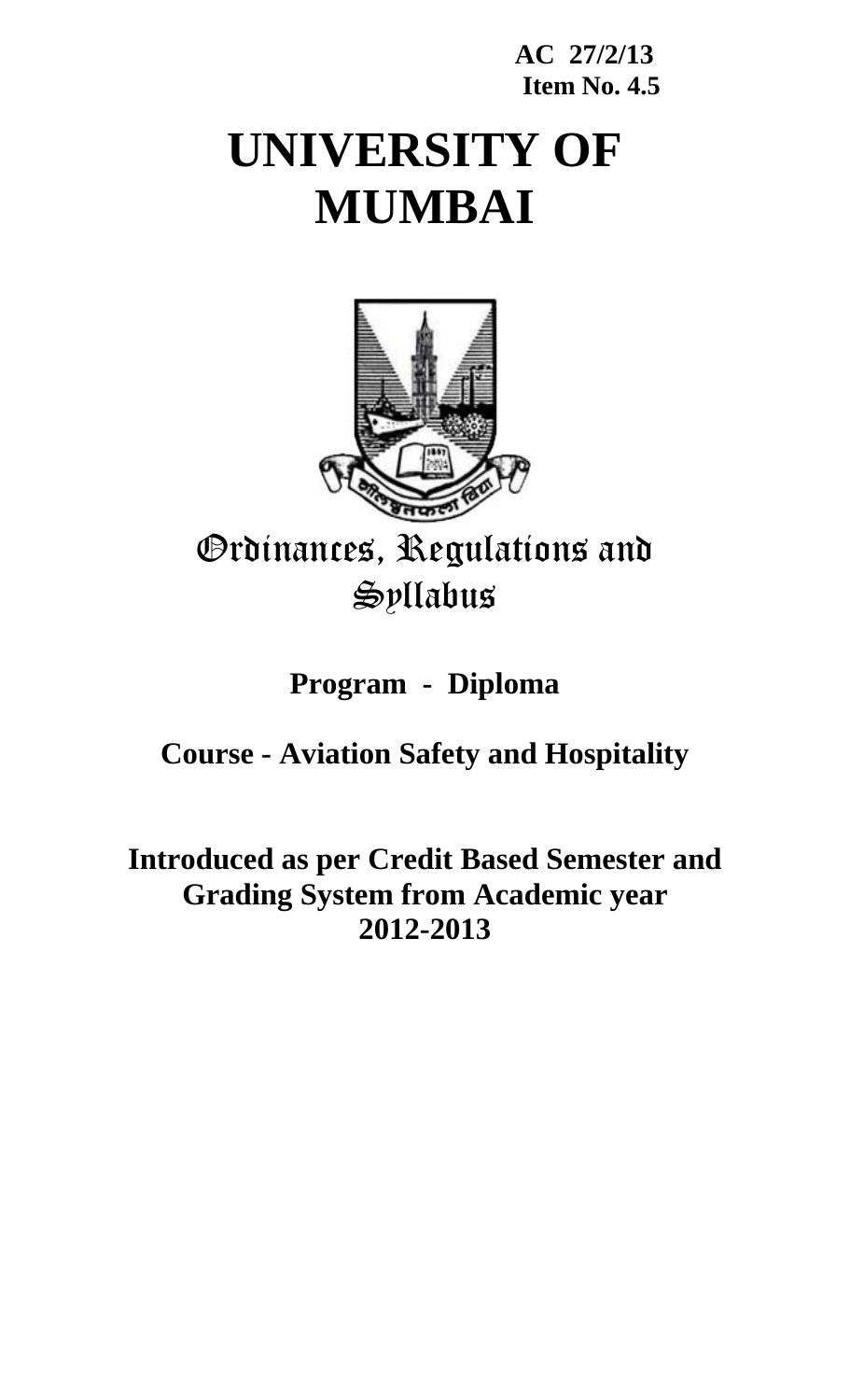#### **O. 6048 Title of the Program**

Diploma in Aviation Safety and Hospitality

#### **R. 8619 Duration**

• One year part time divided into two semesters

#### **R. 8620 Intake capacity**

• 60 learners

#### **O. 6049 Eligibility**

- 12th standard pass (HSC) or equivalent
- Diploma awarded by MSBTE  $(10 + 3)$  or equivalent
- Medical examination / Certificate as per D.G.C.A guidelines, by a qualified Medical Doctor.

#### **R. 8621 Fee**

• Rs. 65000/- per semester

#### **Faculty requirement** (Visiting)

- Two Aviation professionals as instructors to teach Aviation related matters who have successfully completed Cabin crew training & worked in scheduled Airlines
- One grooming and etiquette expert
- One Instructor to teach personality development and communication skills
- One MBBS Doctor to conduct First aid classes
- One Instructor to teach safety  $\&$  emergency procedures and dangerous goods rules

#### **Industry Visits**

- Visit to a live aircraft
- Visit to a wide body aircraft mockup
- Visit to a flight kitchen
- Visit to a wine and cheese farm
- Visit to Fire Brigade Station & Fire Fighting Area to practice Fire Fighting.
- Visit to Swimming Pool area.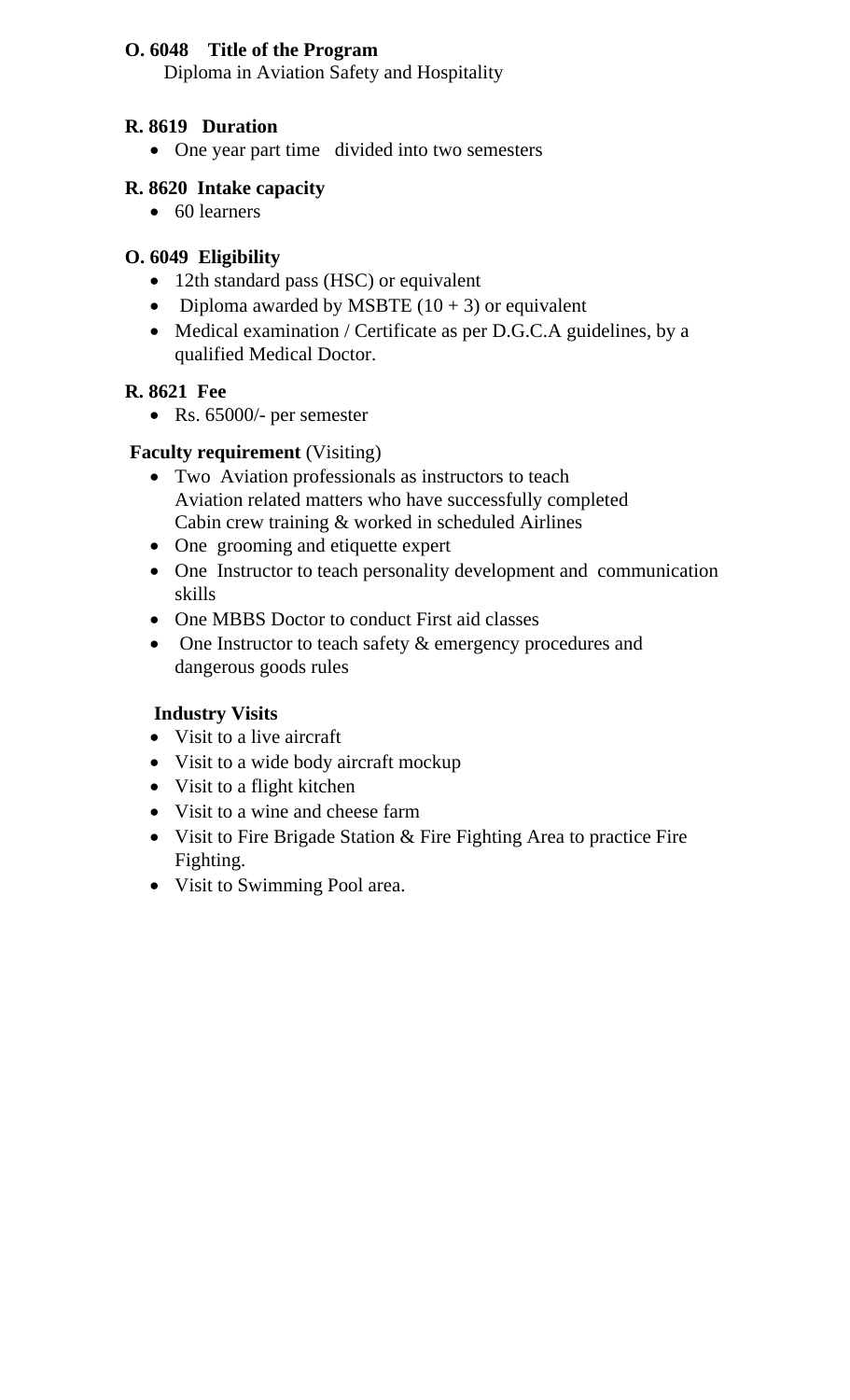#### **INFRASTRUCTURE**

| Front / Reception Area                                          |    |
|-----------------------------------------------------------------|----|
| Class Rooms $(A/C)$                                             | 3  |
| Rooms for Practicing Application of First Aid to the passengers |    |
| Live Aircraft                                                   |    |
| Computer Lab 10 Computers with Internet facility                |    |
| <b>Grooming Rooms</b>                                           |    |
| <b>Aircraft Chairs</b>                                          | 10 |
| Computers, Printers, Scanners & Laptops for Audio Visual        | 3  |
| Presentations                                                   |    |
| Emergency Equipment like Fire Extinguishers, Life Jackets,      |    |
| Oxygen Cylinders, Live Aircraft as required                     |    |
| Dummy for CPR (Cardio Pulmonary Re-Sustentation) as required    |    |
| First Aid Kits for Teaching First Aid                           | h  |

## **R. 8622 Scheme of Examination**

| <b>SEM</b>   | <b>COURSE</b>   | TITLE                                                            |
|--------------|-----------------|------------------------------------------------------------------|
|              | <b>CODE</b>     |                                                                  |
|              | <b>USDAV101</b> | <b>INTRODUCTION TO AVIATION INDUSTRY &amp;</b>                   |
| $\mathbf{I}$ |                 | <b>HOSPITALITY</b>                                               |
|              | <b>USDAV102</b> | PROFESSIONAL COMMUNICATION SKILLS                                |
|              | USDAV103        | <b>GOVERNMENT REGULATORY AGENCIES</b>                            |
|              |                 | AND AIRCRAFT FAMILIARISATION                                     |
|              | <b>USDAV104</b> | <b>CABIN MANAGEMENT</b>                                          |
|              |                 |                                                                  |
|              | <b>USDAV201</b> | <b>CREW RESOURCE MANAGEMENT (CRM)</b>                            |
| $\mathbf{H}$ | <b>USDAV202</b> | <b>EMERGENCY PROCEDURES IN EVACUATION AND</b><br><b>DITCHING</b> |
|              | <b>USDAV203</b> | <b>FIRE SAFETY AND SECURITY PROCEDURES</b>                       |
|              | USDAV204        | <b>FIRST AID &amp; DANGEROUS GOODS RULES</b>                     |
|              | <b>USDAVP1</b>  | <b>Practical 1.1</b>                                             |
|              | <b>USDAVP2</b>  | <b>Practical 1.2</b>                                             |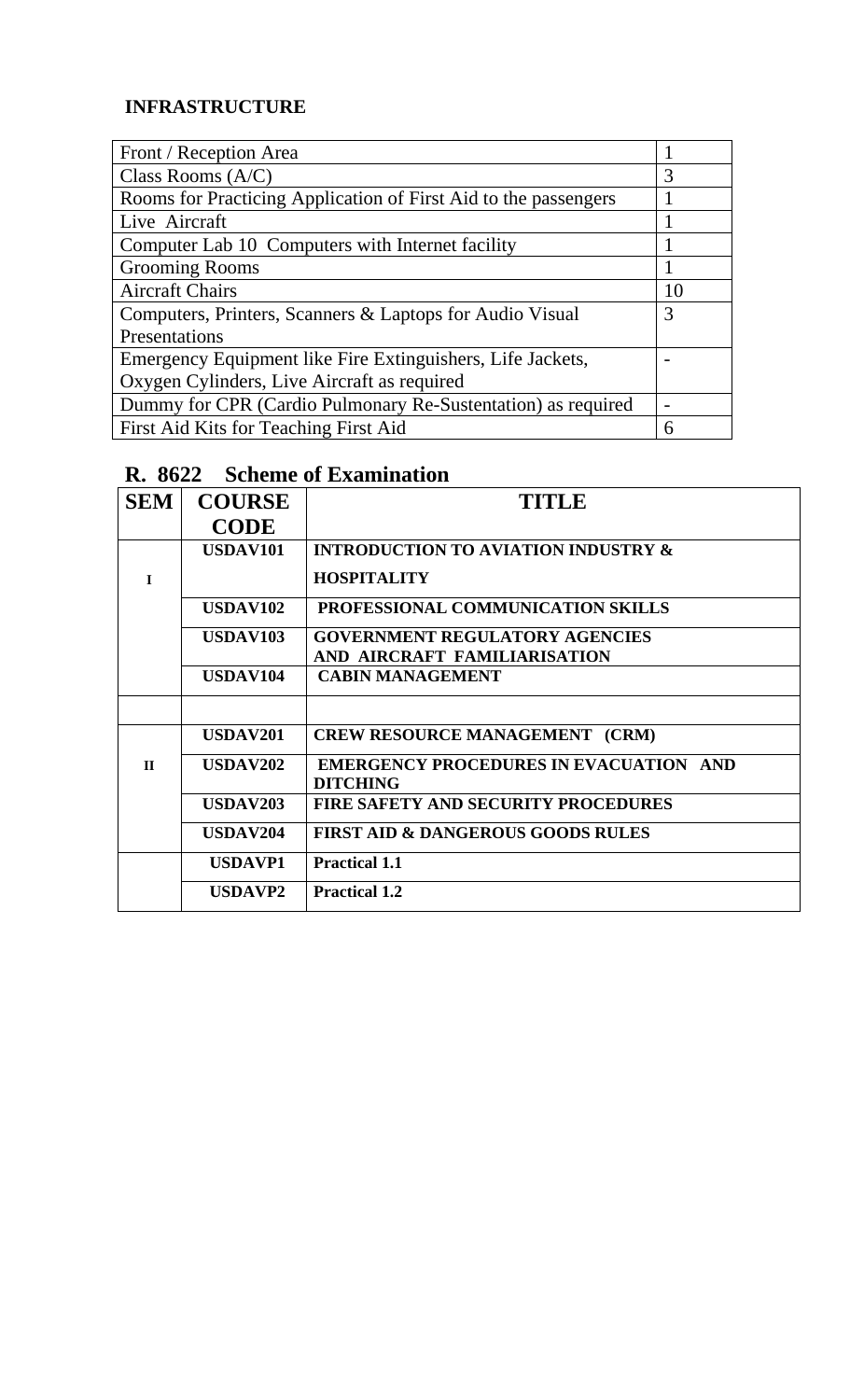| <b>Semester</b> | Course                    | <b>Theory Marks</b> |                                         | <b>Practical</b>                | <b>Total</b> | <b>Credits</b> |
|-----------------|---------------------------|---------------------|-----------------------------------------|---------------------------------|--------------|----------------|
|                 |                           | <b>Internal</b>     | <b>Sem End</b><br>(2 Hours<br>Duration) | <b>Internal</b><br><b>Marks</b> |              |                |
|                 |                           |                     |                                         |                                 |              |                |
| I               | USDAV10<br>1              | 40                  | 60                                      |                                 | 100          | $\overline{2}$ |
|                 | USDAV10<br>$\overline{2}$ | 40                  | 60                                      |                                 | 100          | $\overline{2}$ |
|                 | USDAV10<br>3              | 40                  | 60                                      |                                 | 100          | $\overline{2}$ |
|                 | USDAV10<br>$\overline{4}$ | 40                  | 60                                      |                                 | 100          | $\overline{2}$ |
|                 |                           |                     |                                         |                                 |              |                |
| $\mathbf{I}$    | USDAV20<br>1              | 40                  | 60                                      |                                 | 100          | $\overline{2}$ |
|                 | USDAV20<br>2              | 40                  | 60                                      |                                 | 100          | $\overline{2}$ |
|                 | USDAV20<br>3              | 40                  | 60                                      |                                 | 100          | $\overline{2}$ |
|                 | USDAV20<br>$\overline{4}$ | 40                  | 60                                      |                                 | 100          | $\overline{2}$ |
|                 | USDAVP1                   | $-$                 | $-$                                     | 50                              | 50           | $\overline{2}$ |
|                 | USDAVP2                   | $-$                 | $- -$                                   | 50                              | 50           | $\overline{2}$ |
| Total           |                           |                     |                                         |                                 | 900          | 20             |

| <b>Internal Evaluation</b>  | <b>Marks</b>   |
|-----------------------------|----------------|
| <b>Active Participation</b> | 0.5            |
| <b>Overall Conduct</b>      | 0 <sub>5</sub> |
| <b>One Test</b>             | 10             |
| One Project /Case Study/    | 20             |
| Assignment                  |                |
| Total                       |                |

#### Semester End Question Paper Pattern for each course:

| <b>Question</b> | <b>Jnit</b> | <b>Marks</b> | <b>Maximum Marks with option</b> |
|-----------------|-------------|--------------|----------------------------------|
|                 |             |              |                                  |
|                 |             |              |                                  |
|                 |             |              |                                  |
|                 |             |              |                                  |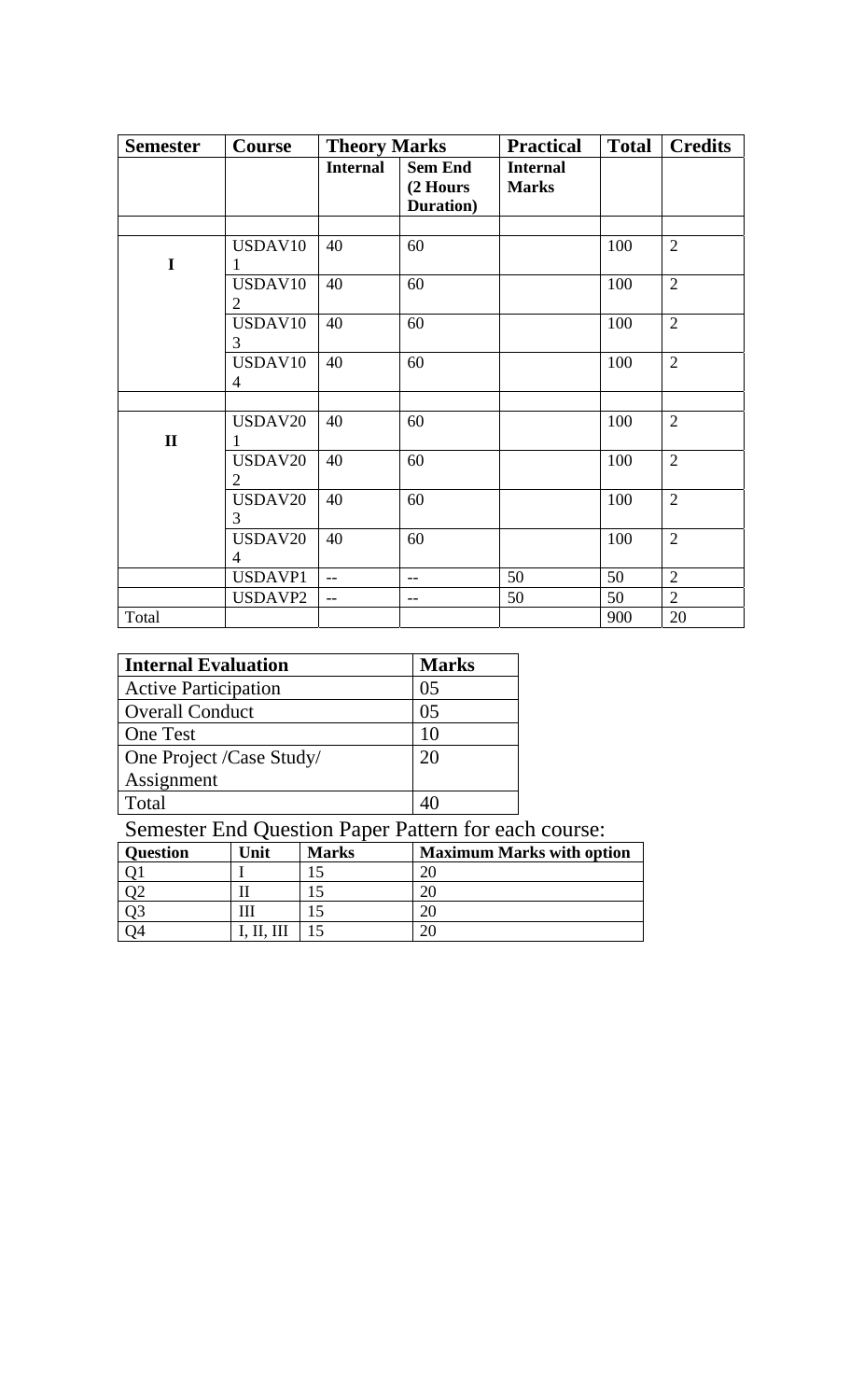**Practical Evaluation Specify** 

#### **Practical examination**

 **Practical examination shall be conducted at the end of Semester II** 

- **R. 8623 passing standard** 
	- **a) Learner shall be awarded Diploma if he/she obtains any one of the grade 'O', 'A', 'B', 'C', 'D', 'E' in each of the course of Semester I and II**
	- **b) Learner shall be admitted to second semester of the program irrespective of the grades secured in any of the course of the first semester**
	- **c) Learner shall be allowed to appear for additional examination in theory in the courses where he/she has secured grade 'F'**
	- **d) Additional examination will be conducted within one month after declaration of the result of semester II**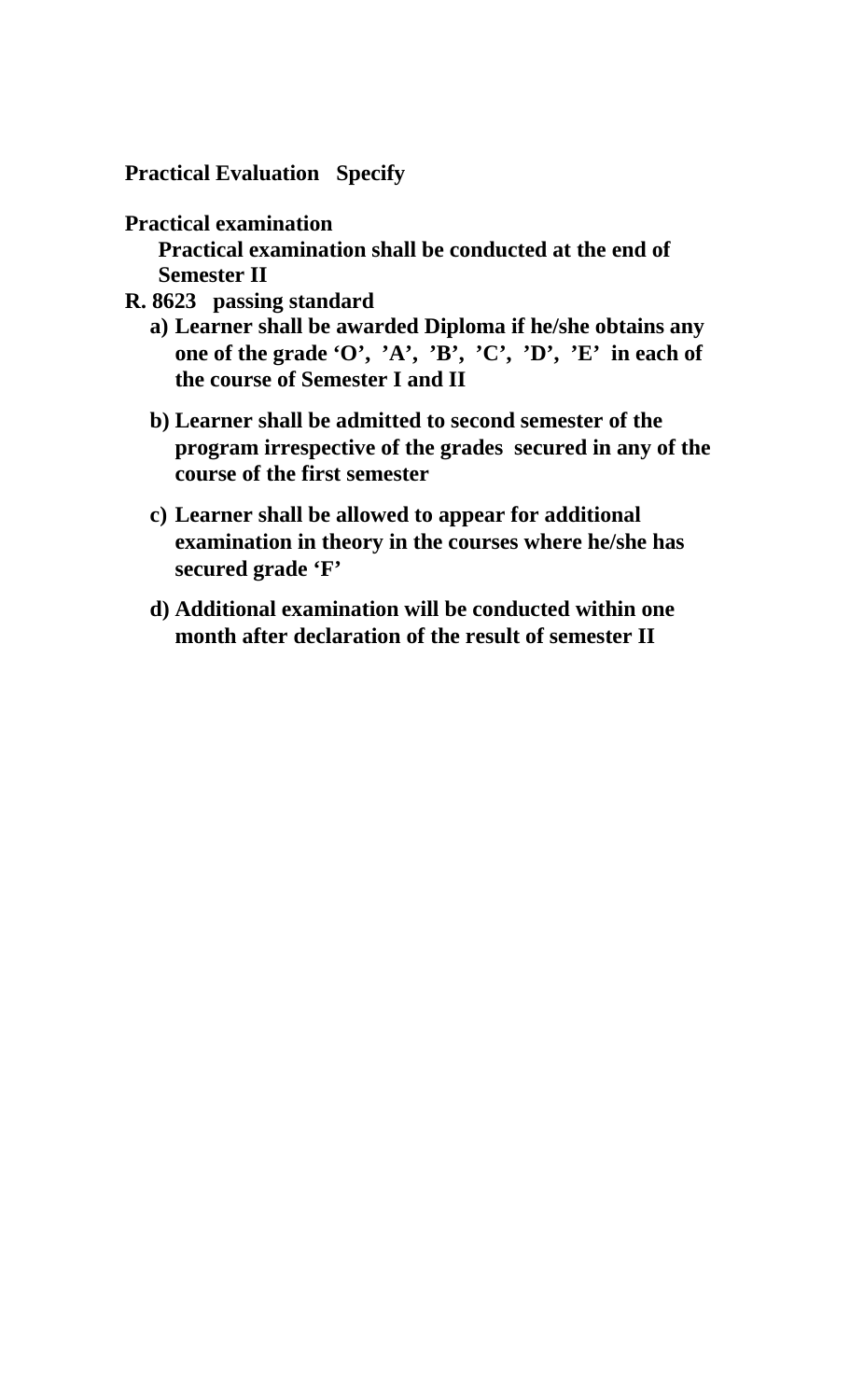#### SEMESTER I

| $COUNSE-I$                                                 | <b>LECTURE</b> | <b>PRACTICAL</b> |
|------------------------------------------------------------|----------------|------------------|
| USDAV101 - INTRODUCTION TO AVIATION INDUSTRY &             | <b>Hours</b>   | <b>HOURS</b>     |
| <b>HOSPITALITY</b>                                         |                |                  |
| UNIT 1 - INTRODUCTION TO AVIATION INDUSTRY                 |                |                  |
| 1. Civil aviation in India                                 | 15             | 10               |
| 2. Infrastructure and related facilities                   |                |                  |
| 3. Scheduled airlines                                      |                |                  |
| 4. Airline alliance                                        |                |                  |
| 5. Airlines in India                                       |                |                  |
| 6. Full service carriers                                   |                |                  |
| 7. Low cost carriers                                       |                |                  |
| 8. Corporate jets and charters                             |                |                  |
|                                                            |                |                  |
| Unit $II -$                                                |                |                  |
| (A) AVIATION HOSPITALITY                                   |                |                  |
| 1. Introduction to civil aviation hospitality              | 15             |                  |
| 2. Cabin crew profession                                   |                |                  |
| 3. History, origin and milestones of cabin crew profession |                |                  |
| 4. Duties and responsibilities.                            |                |                  |
| 5. A typical working day of a cabin crew                   |                |                  |
| 6. Benefits and challenges of the profession               |                |                  |
|                                                            | 15             |                  |
| (B)Personal Development & Grooming                         |                |                  |
| 1. Qualification, Physical requirements, medical fitness   |                |                  |
| 2. Grooming. & Etiquette                                   |                |                  |
| 3. Hair styles                                             |                |                  |
| 4. Hands and feet                                          | 15             |                  |
| 5. Makeup                                                  |                |                  |
| 6. Jewellery and other accessories                         |                |                  |
| 7. Perfumes and scent                                      |                |                  |
| 8. Dress code and attire                                   |                |                  |
|                                                            |                |                  |
| UNIT III -                                                 |                |                  |
| LIFE STYLE CHANGES, ADAPTATIONS & HEALTHY LIVING           |                |                  |
| 1. Life style Changes and coping with them                 |                |                  |
| 2. Healthy life styles                                     |                |                  |
| 3. Food and nutrition                                      |                |                  |
| 4. Exercise and benefits of regular exercise               |                |                  |
| 5. Techniques for getting quality rest                     |                |                  |
| 6. Proper handling techniques of galley equipments         |                |                  |
| 7. Personal health                                         |                |                  |
| 8. Health risks of frequent flying                         |                |                  |
| 9. Known effects of frequent flying                        |                |                  |
| 10. Personal safety and security                           |                |                  |
| 11. while travelling and in the hotel                      |                |                  |
| 12. Sightseeing or staying out of the hotel                |                |                  |
| 13. Preparing for emergency while on duty travel           |                |                  |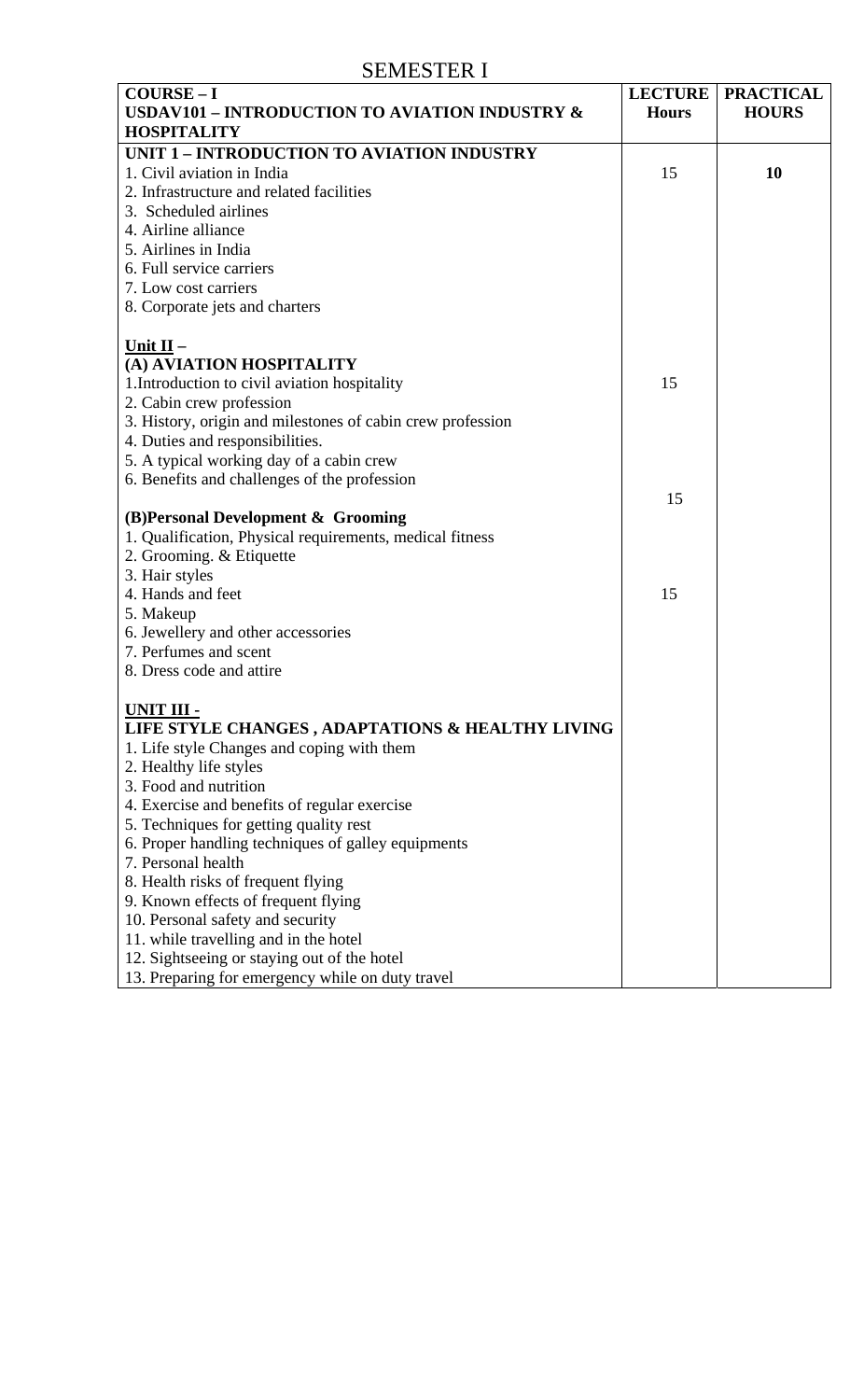| <b>COURSE – II</b><br>USDAV102 - PROFESSIONAL COMMUNICATION SKILLS.                                                                                                                                                        | <b>LECTURE</b><br><b>DURATION</b> | <b>PRACTICAL</b><br><b>HOURS</b> |
|----------------------------------------------------------------------------------------------------------------------------------------------------------------------------------------------------------------------------|-----------------------------------|----------------------------------|
| UNIT - I – ENGLISH LANGUAGE (LISTENING &<br><b>SPEAKING)</b>                                                                                                                                                               | 15                                | 10                               |
| Communication Skills: All communication required for plain<br>English speaking skills viz listening, speaking                                                                                                              | 15                                |                                  |
| UNIT II – ENGLISH LANGUAGE (READING & WRITING)<br>All communication required for plain English speaking skills viz<br>Reading and writing.                                                                                 | 15                                |                                  |
| [This will include writing resumes, handling interviews,<br>Announcements, Safety procedures]                                                                                                                              |                                   |                                  |
| <b>UNIT III</b><br><b>CROSS' CULTURAL COMMUNICATION</b><br>1. Cross cultural Communication and Influence.<br>2. Managing passenger interaction<br>3. Difficult situations, difficult passengers.<br>4 Passenger complaints |                                   |                                  |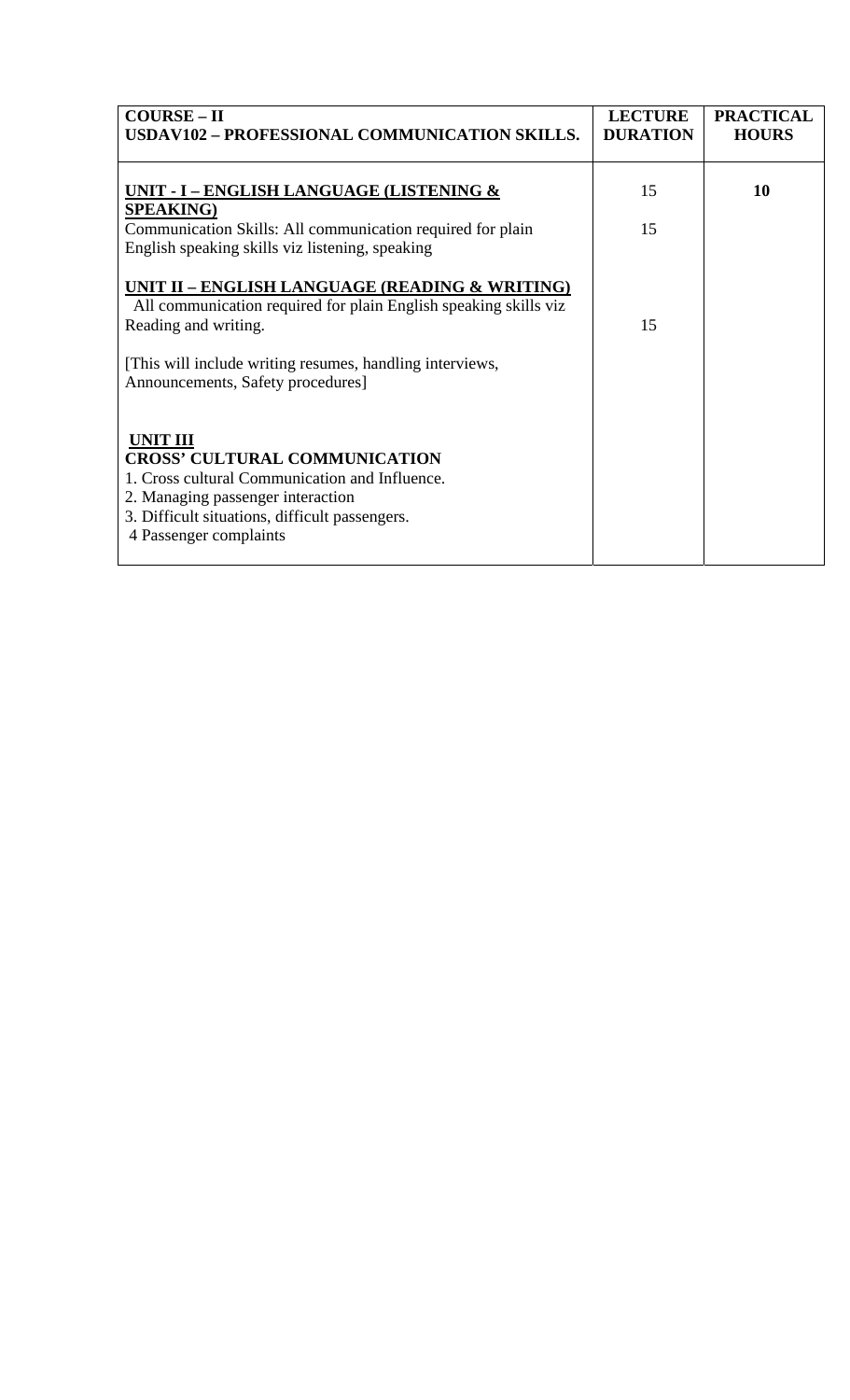| <b>COURSE-III</b>                                         | <b>LECTURE</b> | <b>PRACTICAL</b> |
|-----------------------------------------------------------|----------------|------------------|
| <b>USDAV103 - GOVERNMENT REGULATORY AGENCIES AND</b>      | <b>HOURS</b>   | <b>HOURS</b>     |
| <b>AIRCRAFT FAMILIARISATION</b>                           |                |                  |
| $UNIT-I$                                                  |                |                  |
| <b>GOVERNMENT REGULATORY AGENCIES</b>                     |                |                  |
| 1. Role of Government Regulatory Agencies                 | 15             | 20               |
| 2. Director General of civil Aviation                     |                |                  |
| 3. Civil Aviation Requirements (CAR)                      |                |                  |
| 4. Civil aviation rules and authority of Pilot in command |                |                  |
| 5. International Civil Aviation Organization (ICAO)       |                |                  |
| 6. International Transport Association (IATA)             |                |                  |
| 7. Travel documents for international Travel              |                |                  |
| 8. Customs and Immigration                                |                |                  |
| <b>UNIT II</b>                                            |                |                  |
| <b>AVIATION TERMS &amp; TIME ZONES</b>                    | 15             |                  |
| 1. Aircraft types                                         |                |                  |
| 2. Passenger jets                                         |                |                  |
| 3. Common aviation terms and abbreviations                |                |                  |
| 4. Twenty four hour clock                                 |                |                  |
| 5. Time zones                                             |                |                  |
| 6. Greenwich mean time and Universal coordinated time     |                |                  |
| 7. Airport codes                                          |                |                  |
| 8. Airline designators                                    |                |                  |
|                                                           |                |                  |
| $UNIT - III$                                              |                |                  |
| <b>AIRCRAFT FAMILIARISATION</b>                           |                |                  |
| 1. Theory of flight and how aircrafts fly                 | 15             |                  |
| 2. Visit to an aircraft                                   |                |                  |
| 3. Airplane controls and cockpit                          |                |                  |
| 4. Aircraft cabin familiarization                         |                |                  |
| 5. Aircraft layout terminology                            |                |                  |
| 6. Aircraft furnishing and systems                        |                |                  |
|                                                           |                |                  |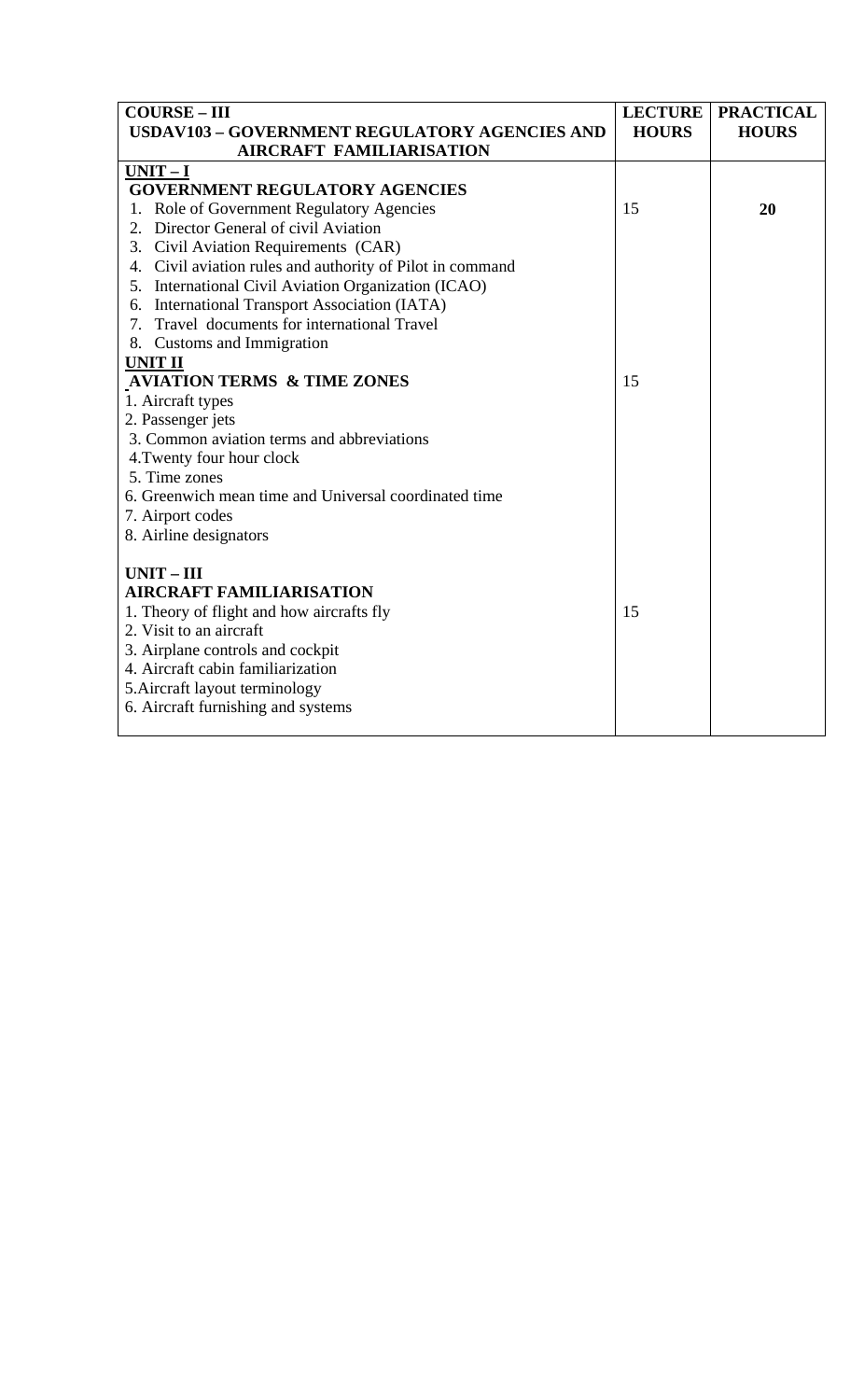| <b>COURSE IV</b><br>USDAV104- CABIN MANAGEMENT            | <b>LECTURE</b><br><b>HOUR</b> | <b>PRACTICAL</b><br><b>HOURS</b> |
|-----------------------------------------------------------|-------------------------------|----------------------------------|
| <b>UNIT I</b>                                             |                               |                                  |
| <b>ROLES &amp; RESPONIBILITIES OF CABIN CREW</b>          |                               | 40                               |
|                                                           |                               |                                  |
| 1. Preparing to undertake a flight                        |                               |                                  |
| 2. Preflight briefing                                     | 15                            |                                  |
| 3. Prior to passenger boarding                            |                               |                                  |
| 4. Boarding of passengers                                 |                               |                                  |
| 5. Special handling of passengers                         |                               |                                  |
| 6. Public announcements                                   |                               |                                  |
| 7. Safety demonstration                                   |                               |                                  |
| 8. During taxi                                            |                               |                                  |
| 9. Preparing for take off                                 |                               |                                  |
| 10. During cruise                                         |                               |                                  |
| 11. Preparing for landing                                 |                               |                                  |
| 12. After landing                                         |                               |                                  |
| 13. Critical phases of a flight                           | 15                            |                                  |
|                                                           |                               |                                  |
| <b>UNIT II</b>                                            |                               |                                  |
| <b>GALLEY EQUIPMENTS AND CATERING</b>                     |                               |                                  |
| 1. Aircraft galleys and equipments                        |                               |                                  |
| 2. Preflight galley checks                                | 15                            |                                  |
| 3. Airline catering and delivery of catering on board     |                               |                                  |
| 4. Food Service and Hygiene                               |                               |                                  |
| 5. Types of meals and special meals                       |                               |                                  |
| 6. Special meal codes                                     |                               |                                  |
| 7. Meal service, types and service levels                 |                               |                                  |
| $UNIT - III$                                              |                               |                                  |
| <b>CHEESE AND BEVERAGES</b>                               |                               |                                  |
| 1. Types of beverages                                     |                               |                                  |
| 2. Service of beverages                                   |                               |                                  |
| 3. History of wines, wine making and wine producing areas |                               |                                  |
| 4. Service of wines                                       |                               |                                  |
| 4. Cheese. Types, production and service                  |                               |                                  |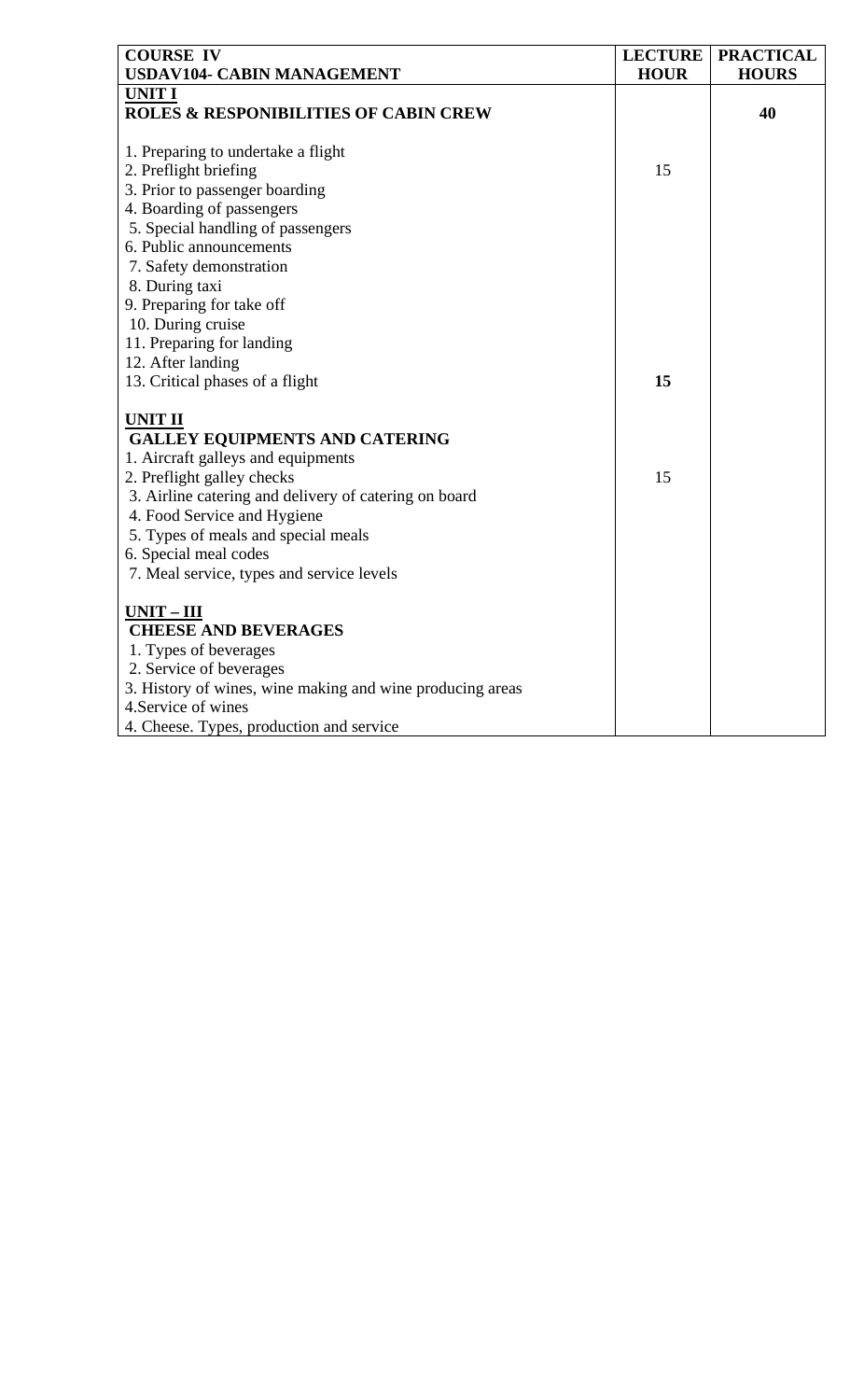#### SEMESTER II

| $COUNSE - V$                                                       | <b>LECTURE</b> | <b>PRACTICAL</b> |
|--------------------------------------------------------------------|----------------|------------------|
| <b>USDAV201 - CREW RESOURCE MANAGEMENT</b>                         | <b>HOURS</b>   | <b>HOURS</b>     |
| (CRM)<br>UNIT-I                                                    |                |                  |
| <b>INTERPERSONAL SKILLS</b>                                        |                | 10               |
| 1. Team Building                                                   | 15             |                  |
| 2. Handling communication between crew members                     |                |                  |
| 3.interpersonal skills                                             |                |                  |
| 4. Communicating with passengers                                   | 15             |                  |
| <b>UNIT - II.</b>                                                  |                |                  |
| <b>ENHANCING CREATIVITY AND RESOURCES</b>                          |                |                  |
| 1. Enhancing Creativity in different areas                         | 15             |                  |
| 2. Utilizing resources for difficult situations.                   |                |                  |
| 3. Using innate reflexes to handle emergencies                     |                |                  |
| UNIT III.                                                          |                |                  |
| PERSONALITY TYPES AND CREW RESOURCE                                |                |                  |
| <b>MANAGEMENT</b>                                                  |                |                  |
| 1. Barriers to Communication<br>2. Understanding personality types |                |                  |
| 3. Enhancing free flow of communication between crew               |                |                  |
| members and passengers.                                            |                |                  |
| 4. Crew resource management                                        |                |                  |
|                                                                    |                |                  |
|                                                                    |                |                  |
|                                                                    |                |                  |
|                                                                    |                |                  |
|                                                                    |                |                  |
|                                                                    |                |                  |
|                                                                    |                |                  |
|                                                                    |                |                  |
|                                                                    |                |                  |
|                                                                    |                |                  |
|                                                                    |                |                  |
|                                                                    |                |                  |
|                                                                    |                |                  |
|                                                                    |                |                  |
|                                                                    |                |                  |
|                                                                    |                |                  |
|                                                                    |                |                  |
|                                                                    |                |                  |
|                                                                    |                |                  |
|                                                                    |                |                  |
|                                                                    |                |                  |
|                                                                    |                |                  |
|                                                                    |                |                  |
|                                                                    |                |                  |
|                                                                    |                |                  |
|                                                                    |                |                  |
|                                                                    |                |                  |
|                                                                    |                |                  |
|                                                                    |                |                  |
|                                                                    |                |                  |
|                                                                    |                |                  |
|                                                                    |                |                  |
|                                                                    |                |                  |
|                                                                    |                |                  |
|                                                                    |                |                  |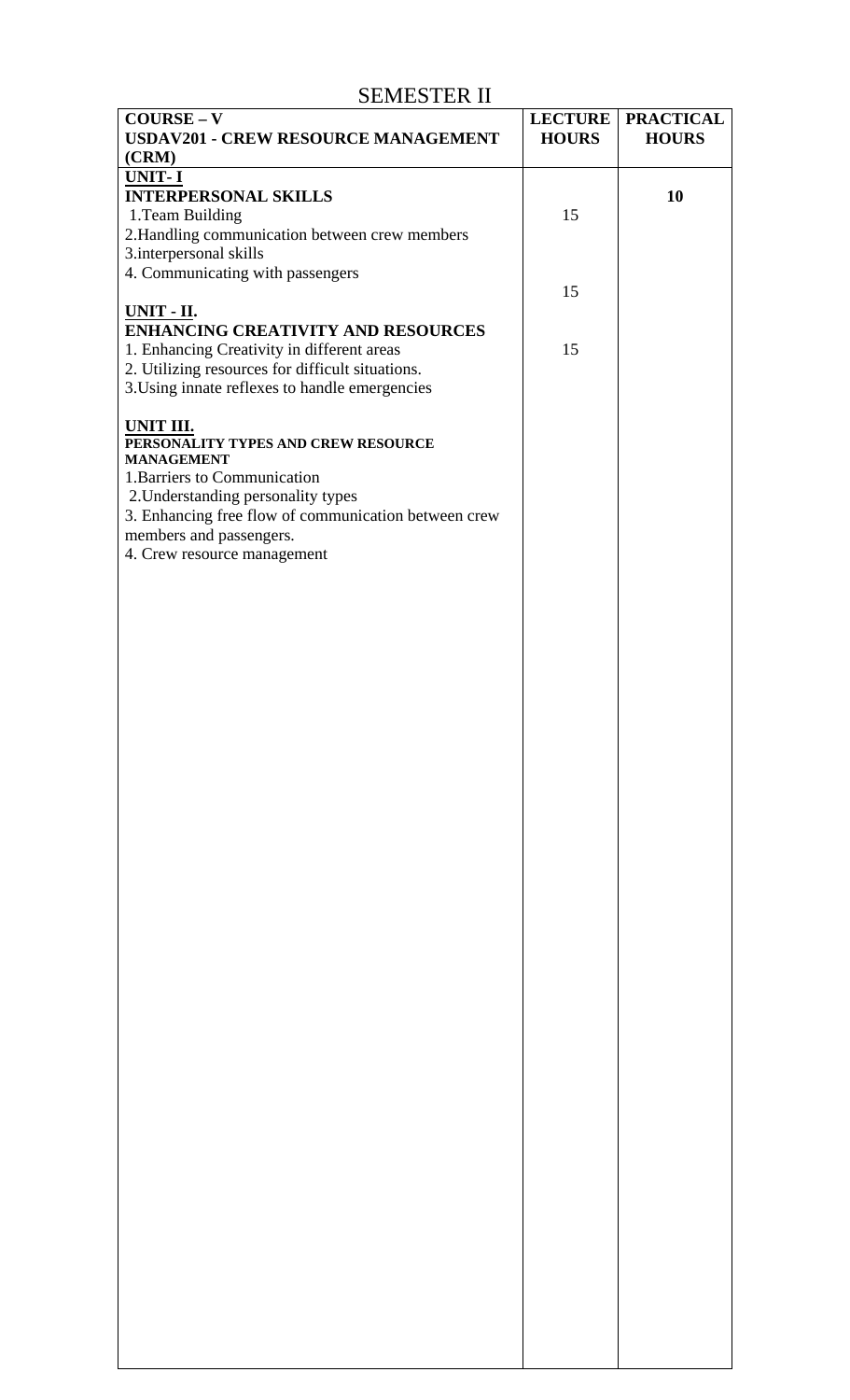| <b>COURSE-VI</b>                                                     |              | <b>LECTURE   PRACTICAL</b> |
|----------------------------------------------------------------------|--------------|----------------------------|
| USDAV202 EMERGENCY PROCEDURES IN<br><b>EVACUATION</b>                | <b>HOURS</b> | <b>HOURS</b>               |
| <b>AND DITCHING</b>                                                  |              |                            |
|                                                                      |              |                            |
| UNIT - I                                                             |              |                            |
| <b>SAFETY AND EMERGENCY PROCEDURES</b>                               |              | 40                         |
| 1. Emergency situations                                              | 15           |                            |
| 2. Safety and emergency procedures manual<br>3. Safety demonstration |              |                            |
| 4. Brace positions                                                   |              |                            |
| 5. Emergency guidelines                                              |              |                            |
|                                                                      | 15           |                            |
| <b>UNIT - II.</b>                                                    |              |                            |
| <b>EVACUATION</b>                                                    |              |                            |
| 1. Planned Evacuation                                                |              |                            |
| 2. Briefing by the Pilot in Command                                  |              |                            |
| 3. Briefing the cabin crew by Cabin In Charge                        |              |                            |
| 4. Emergency announcement<br>5. Cabin Preparation                    | 15           |                            |
| 6. Initiating Evacuation                                             |              |                            |
| 7. Un anticipated Evacuation                                         |              |                            |
|                                                                      |              |                            |
| $UNIT - III$                                                         |              |                            |
| <b>DITCHING</b>                                                      |              |                            |
| 1. Evacuation over water                                             |              |                            |
| 2. Briefing by the Pilot in Command                                  |              |                            |
| 3. Briefing the cabin crew by Cabin In Charge                        |              |                            |
| 4. Emergency announcement                                            |              |                            |
| 5. Cabin Preparation                                                 |              |                            |
| 6. Initiating Ditching                                               |              |                            |
| 7. Survival at Sea                                                   |              |                            |
|                                                                      |              |                            |
|                                                                      |              |                            |
|                                                                      |              |                            |
|                                                                      |              |                            |
|                                                                      |              |                            |
|                                                                      |              |                            |
|                                                                      |              |                            |
|                                                                      |              |                            |
|                                                                      |              |                            |
|                                                                      |              |                            |
|                                                                      |              |                            |
|                                                                      |              |                            |
|                                                                      |              |                            |
|                                                                      |              |                            |
|                                                                      |              |                            |
|                                                                      |              |                            |
|                                                                      |              |                            |
|                                                                      |              |                            |
|                                                                      |              |                            |
|                                                                      |              |                            |
|                                                                      |              |                            |
|                                                                      |              |                            |
|                                                                      |              |                            |
|                                                                      |              |                            |
|                                                                      |              |                            |
|                                                                      |              |                            |
|                                                                      |              |                            |
|                                                                      |              |                            |
|                                                                      |              |                            |
|                                                                      |              |                            |
|                                                                      |              |                            |
|                                                                      |              |                            |
|                                                                      |              |                            |
|                                                                      |              |                            |
|                                                                      |              |                            |
|                                                                      |              |                            |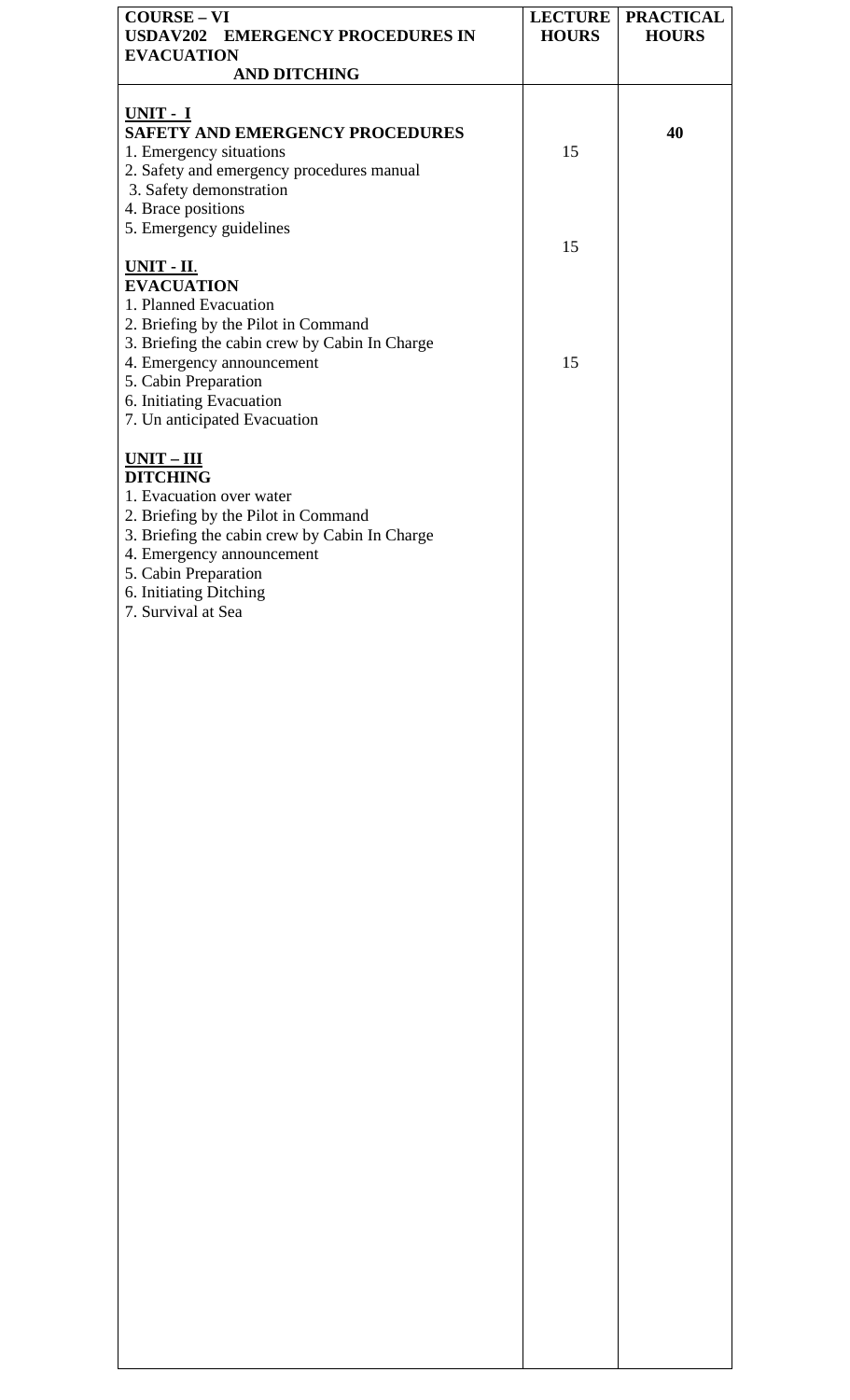| <b>COURSE - VII</b>                             | <b>LECTURE</b> | <b>PRACTICAL</b> |
|-------------------------------------------------|----------------|------------------|
| <b>USDAV203- FIRE SAFETY &amp; SECURITY</b>     | <b>HOURS</b>   | <b>HOURS</b>     |
| <b>PROCEDURES</b>                               |                |                  |
| UNIT - I FIRE SAFETY AND FIRE FIGHTING          |                |                  |
| 1. Classification of fires                      |                |                  |
| 2. Cabin fires and common causes                | 15             | 40               |
| 3. Lavatory fires                               |                |                  |
| 4. Smoke evacuation                             |                |                  |
| 5. Fire fighting, equipments and procedures     |                |                  |
|                                                 |                |                  |
| $UNIT - II$                                     | 15             |                  |
| <b>DECOMPRESSION</b>                            |                |                  |
| 1. Asphyxia and its effects                     |                |                  |
| 2. Rapid decompression                          |                |                  |
| 3. Slow Decompression                           |                |                  |
| 4. Cabin indication for decompression           | 15             |                  |
| 5. Actions and procedures during decompression  |                |                  |
| 6. Crew Incapacitation                          |                |                  |
|                                                 |                |                  |
| UNIT-III                                        |                |                  |
| <b>AVIATION SECURITY</b>                        |                |                  |
| 1. General precautions                          |                |                  |
| 2. Bomb threats, types, procedures and handling |                |                  |
| 3. Hijacking, action and procedures             |                |                  |
| 4. Unruly passengers                            |                |                  |
|                                                 |                |                  |
|                                                 |                |                  |

| <b>COURSE VIII</b>                                                                                                                                                                                                                                                                                                                           | <b>LECTURE</b> | <b>PRACTICAL</b> |
|----------------------------------------------------------------------------------------------------------------------------------------------------------------------------------------------------------------------------------------------------------------------------------------------------------------------------------------------|----------------|------------------|
| <b>USDAV204 - FIRST AID &amp; CARRIAGE OF</b>                                                                                                                                                                                                                                                                                                | <b>HOUR</b>    | <b>HOURS</b>     |
| <b>DANGEROUS</b>                                                                                                                                                                                                                                                                                                                             |                |                  |
| <b>GOODS RULES</b>                                                                                                                                                                                                                                                                                                                           |                |                  |
| UNIT-I<br><b>DANGEROUS GOODS</b><br>1. Dangerous good definitions and classifications<br>2. Rules relating to carriage of dangerous goods                                                                                                                                                                                                    | 15             | 40               |
| 3. Cabin crew procedures for dangerous goods<br>emergency                                                                                                                                                                                                                                                                                    | 15             |                  |
| $UNIT - II$<br><b>MEDICAL EMERGENCIES &amp; FIRST AID</b><br>1.In-flight medical emergencies<br>2. Identification of roles and responsibilities<br>3. Symptoms and treatment<br>4. Importance of First Aid<br>5. Food Poisioning<br>6. Death on board                                                                                        | 15             |                  |
| $UNIT - III$<br><b>USE OF INFLIGHT RESOURCES</b><br>1. Carriage of first aid and physician's kit on board<br>2. Use of an on board medical professional<br>3. Use of in-flight resources<br>4. Blood borne pathogens and universal precautions<br>5. Reporting to ground services about the nature of<br>emergency<br>6. First aid Practical |                |                  |